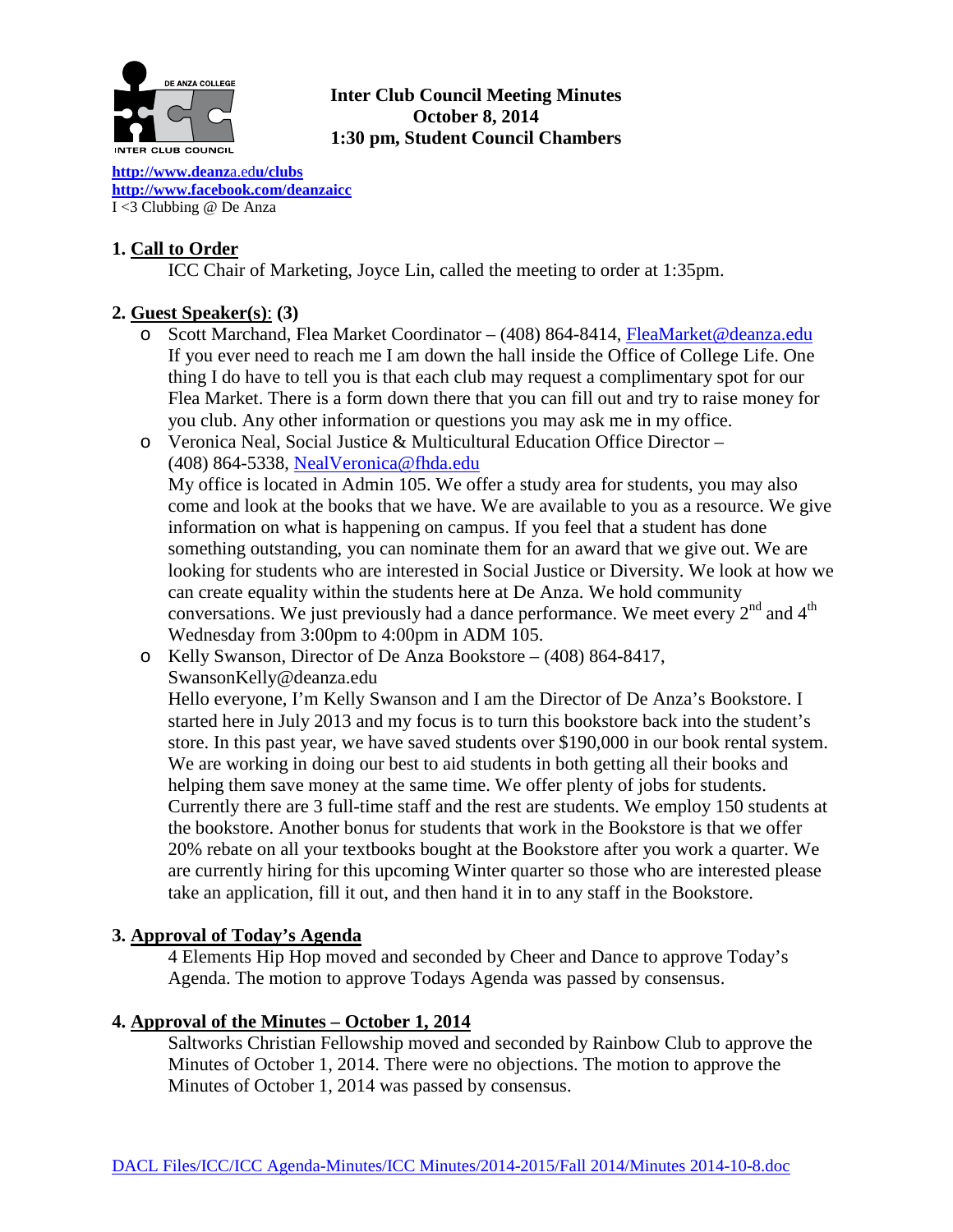## **5. Club(s) on Probation: 5a. Clubs who missed Fall 2014 Welcome Week Info Tent (8)**

Ballet Folklorico, DECA, Environmental Economy and Computer Science (EECS), Fellowship of Overseas Students (FOS), Global Financial Analysts (GFA), Permias Indonesian Student Organization (PISO), Radical Vegans of De Anza (RVODA), SACNAS, De Anza Chapter

## **6. Club(s) on Trial: (5)**

**Social Entrepreneurship Club (SEC), Queer People of Color (QPOC), Ultimate Layout, Association for Computing Machinery, The De Anza Network**

# **7. Reactivating Club(s): (1)**

**Hong Kong Student Association (HKSA)** will receive a \$557.83 allocation from the Inactive Club Hold (#44-4300) for becoming a Reactivated Club.

## **8. Number of Active Clubs: (68)**

## **9. Calendars**

### **9.1 ICC/Club Calendar of Events as of 10/7/14**

 Information is from the Event Planning Request Form (**New Information in Bold**/ \* Money collected)

Thurs Oct 9 Club Day hosted by  $ICC - 11:00am - 1:00pm$ , Main Quad

# **9.2 DASB Calendar of Events as of 10/7/14**

 Information is from the Event Planning Request Form (**New Information in Bold**/ \* Money collected)

Wed Oct 15 Diversity Awareness Speaker Event – 11:00am – 2:00pm, Conference Rm A Thurs Oct 30 Halloween Event – 11:30am – 1:00pm, Campus Center Patio Stage Thurs Oct 30 Horror Movie Night – 6:00pm – 9:30pm, Conference Rm B

# **10. ICC/Club Account Balance Status 2014-2015 (New Information in Bold) (As of 9/30/14)**

| <b>Club/ICC Allocation Account</b>     | $(H41-54730)$    | \$9,350.00  |
|----------------------------------------|------------------|-------------|
| <b>ICC Allocation-New Club Account</b> | $(#41-54720)$    | \$2000.00   |
| <b>ICC Emergency Relief Account</b>    | $(#44-4289)$     | \$7,385.73  |
| <b>ICC Events Award Account</b>        | $(\#41 - 54600)$ | \$11,000.00 |
| <b>ICC Inactive Hold</b>               | $(H44-4300)$     | \$12,051.24 |
| <b>ICC Scholarship Account</b>         | $(#44-4310)$     | \$4,476.43  |
| ICC.                                   | (#44-4320)       | \$2,465.32  |

### **11. Business**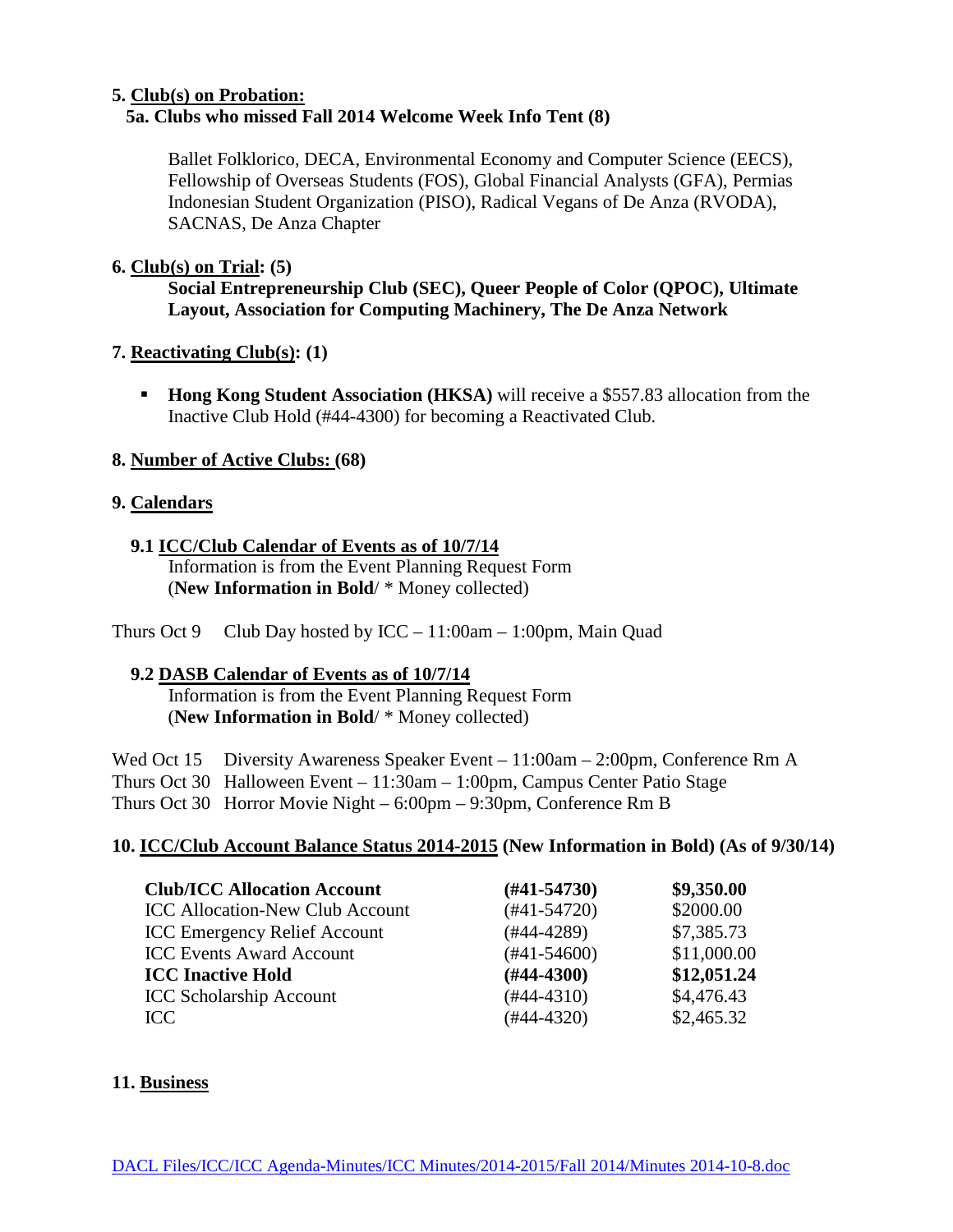## **11.1 Club/ICC Allocation Account Budget Request**

JAA moved and seconded by MOA to approve ISA's request of \$150 from the Club/ICC Allocation Account #41+54730 for a Club Banner to ISA #41-54335- 4013. Auto Tech moved and seconded by Outdoor Club to end discussion. There were no objections to end discussion. The motion to approve ISA's request of \$150 from the Club/ICC Allocation Account #41-54730 to ISA #41+54335-4013 for a club banner was passed by consensus.

## **11.2 ICC/DASB Fall Dance Income**

HBV moved and seconded by SFJ to approve the request to have the ICC/DASB 2014 Fall Dance Income change from the ICC Emergency Relief Fund to go to the ICC Scholarship. Auto Tech moved and seconded by ETC to end discussion. There were no objections to end discussion. The motion to approve the request to have the ICC/DASB 2014 Fall Dance Income change from the ICC Emergency Relief Fund to ICC Scholarship was passed by consensus.

### **11.3 Club Day**

ICC Chair of Programs, Omer Yosef, went over the guidelines for Club Day.

| Club Day is mandatory for clubs to attend. |                                                                                                                                        | Alternative date in case of rain |  |  |
|--------------------------------------------|----------------------------------------------------------------------------------------------------------------------------------------|----------------------------------|--|--|
| Date:                                      | Thursday, October 9                                                                                                                    | October 16, 2014                 |  |  |
| Time:                                      | $11:00$ am $-1:00$ pm                                                                                                                  |                                  |  |  |
|                                            | ** Please remember to check in by 11 am at ICC Tent in front of the                                                                    |                                  |  |  |
|                                            | Fountain facing the L-Quad and check out starting at 1 pm with one                                                                     |                                  |  |  |
|                                            | of the ICC Officers who will be wearing a Bright Lime Green t-shirt                                                                    |                                  |  |  |
| <b>Location:</b>                           | Main Quad                                                                                                                              |                                  |  |  |
| $9:00am - 10:30am$                         | Blow up (10) Balloons (clubs need to have at least 2 club members)                                                                     |                                  |  |  |
| $9:00am - 11:00am$                         | Set Up Club Tables (1Table/2 Chairs)                                                                                                   |                                  |  |  |
| $10:30am - 11:15am$                        | Check in at ICC Tent                                                                                                                   |                                  |  |  |
| $12:50 \text{pm} - 1:00 \text{pm}$         | Please send a club member(s) for ICC/Club Group Photo that we will                                                                     |                                  |  |  |
| display on                                 | our ICC Facebook and the next Club Day                                                                                                 |                                  |  |  |
| Poster/postcard                            |                                                                                                                                        |                                  |  |  |
| $1:00 \text{pm} - 1:30 \text{pm}$          | Clean up (Put away tables and chairs, remove trash from your area)<br>Check out (find an ICC Officer in a Bright Lime Green T-SHIRT to |                                  |  |  |
| check your                                 | club area)                                                                                                                             |                                  |  |  |

**Clubs must CHECK OUT before leaving; failure to do so will result in a \$25 fine.**

\$100: Award for Clubs

- Best Decorated Club Table (3 awards)
- Best Spirited (3 awards)
- Best Group Performance (song/dance/skit/poem etc.) (4 awards) (A drawing may be held)

**SIGN UP FOR A PERFORMANCE TIME AT THE ICC MEETING OR THE FRONT DESK OF THE OFFICE OF COLLEGE LIFE OFFICE – Ask for Sign Up Sheet. PERFORMANCES CAN BE A DANCE, SINGING, CHANTING, POETRY READING, SPORTS EXIBIT, DEMONSTRATION, SKIT, OR GAME ACTIVITY THAT IS PERFORMED BY CLUB MEMBERS OR INVOLVES AUDIENCE.**

*Please present your music in a USB flash drive to the DJ for your performance.*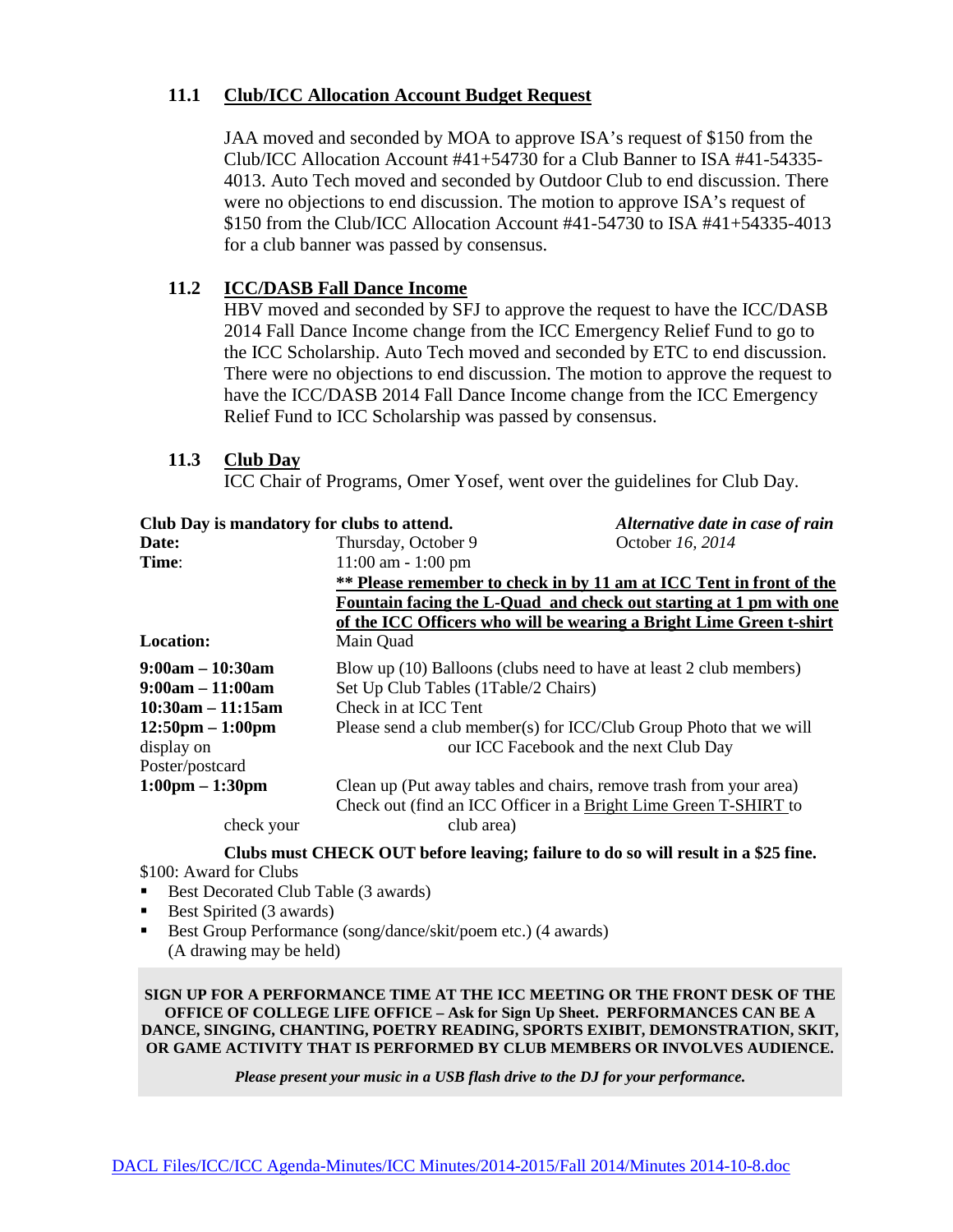#### *FINES OF \$25 IF CLUB LEAVES TABLE/CHAIR AND/OR FAILS TO PERFORM. A DOUBLE FINE OF \$50 WILL BE GIVEN TO CLUBS WHO COMMIT BOTH OFFENSES.*

#### *Reminder!! Print Club Handouts before Club Day Have Club Room File Drawer Key*

Please Check-in 5 minutes before your performance at the ICC Tent Tables and chairs are provided. Each club is limited to one (1) table and two (2) chairs. **CHOICE OF LOCATION IS ON A FIRST COME BASIS.**

Each club will need to provide:

- Volunteers to set up and return one (1 table and 2 chairs available at the Flag Pole or Fountain Area)
- Club sign and decorations.
- Food items need to be wrapped. Don't bring candy that will melt on a warm day.
- Club Banner, Sign or Poster with the Club Name Please assist other clubs who may ask for help with their table/chair.

Reminder - No homemade food or loud music. If a club cannot participate in Club Day, a written note must be submitted at least twenty-four (24) hours prior to the event. Please check in at the ICC Info Table when you set up and when you leave. Clean up your immediate area. Club(s) will be charged a \$25 fine if the area is not cleaned up or it you leave your table or chairs.

# **CLUB(S) ON TRIAL**

• Will have to share their table with another prospective club. Set up in front of the Administration Building near the Flag Pole. Check in at the ICC tent first before setting up.

## **11.4 ICC Chair Elections**

ICC Chair of Finance, Simon Siu, went over the requirements for the ICC Chair Elections. Students must be enrolled at De Anza College with a minimum of 7.5 quarter units and a maximum of 18 units throughout the term of officer beginning in Fall and Winter Quarter. Student must not be on academic or administrative probation and maintain a current/quarterly and an overall cumulative GPA of at least 2.5 at the time of application, election confirmation and throughout the term of office.

### **11.5 Silicon Valley Breast Cancer – October 25, 2014**

ICC Chair of Programs, Omer Yosef, went over the Silicon Valley Breast Cancer Awareness Walk. Clubs must sign up by Friday, October 17, 2014 if they wish to participate in the event. Date of the event is October 25, 2014. It starts from 7:00am to noon. Clubs who participate will be entered in a 1-\$50 drawing. The club who brings the most people will win \$50 for their club.

### **11.6 Welcome Week Info Tent Drawing – Fall, 2014 (4 x \$50 Drawing)**

A drawing was held for Clubs who did the Welcome Week Info Tent. Congratulations to ABC, CCPC, Marketing Club, Saltworks Christian Fellowship for winning \$50 to your club accounts!

### **11.7 Club Karaoke Drawing – (2 x\$50)**

A drawing was held for clubs who participated in Fall 2014 Club Karaoke. Congratulations to APASL and InterVarsity Christian Fellowship for winning \$50 for to your club accounts!!!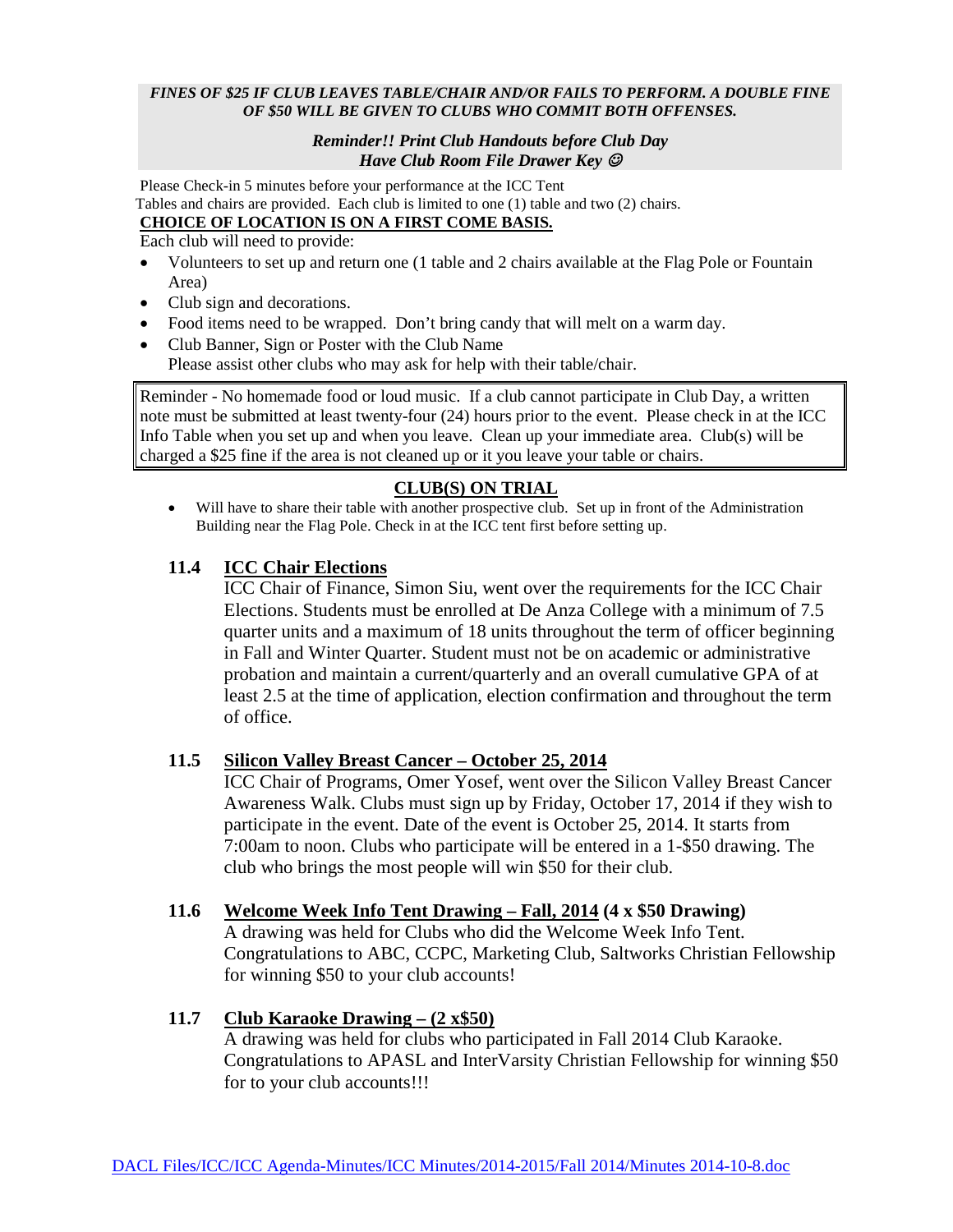# **12. Reports:**

ICC Chair of Finance, Simon Siu

1. Clubs can request money for ICC, just come to the agenda meeting on Monday 1:30 to 2:30.

ICC Chair of Programs, Omer Yosef

- 1. Club Day is tomorrow Thursday October  $9<sup>th</sup>$ . \$100 each for the club with the best performace, best spirited, or best decorated!
- 2. Thank you to APASL, DSA, InterVaristy Christian Fellowship, Visionaries' Conversationg Club 2050 (VCC 2050) and club on trial Book Club for coming out to club Karaoke!

ICC Chair of Marketing, Joyce Lin

- 1. So Excited! Club Day is tomorrow. Help us spread the words.
- 2. Come early on Thursday to get a pretty spot for Club Day  $\odot$
- 3. Reminder: Print out your club meeting flyers. We will put them on the display glass outside.

DASB Liaison, Rhea Goveas

- 1. DASB Senate Meeting this Wednesday at 3:30pm in Student Council Chambers A.
- 2. Bike Program Inauguration this Friday at the Visual and Performing Arts Center Patio (VPAC) at 11:30am

ICC Advisor, La Donna Yumori-Kaku

- 1. Club Meeting Flyers: All club flyers need to have a flyer with the dates/time and location for the Club Glass Display Case. A Club Officer needs to sign the back of the flyer and then give the flyer to an ICC Officer, ICC Secretary, or ICC Advisor to post in the Club Glass Display Case.
- 2. Posting Club Event Flyers: All club flyers must have the name of the club on the flyer. Please bring the 10 flyers to the Office of College Life to be stamped for approval. Please use Painter's tape (blue tape) or stapler. Please do not use packaging tape and post on painted walls, trees, poles, etc. (Not a legal posting area) Please post on bulletin boards. Also, please have the club name on the flyer.
- 3. Helium Balloons: Please use ICC Equipment Form to request use of Helium. Clubs may use the balloons and ribbons that we have instead of buying your own unless you have special colors. Please buy 12"balloon size.
- 4. Club Room Hours: The Club Room is open M-TH 7:00AM-9:00PM and F 7:00AM-4:30PM. Use the doors with the electronic lock.
- 5. Club Events: All flyers need to have the following information: Sign language interpretations available upon request; one week notice; contact name/phone #. Flyers to be transferred to an alternative format at least two weeks before event.
- 6. ICC/DASB Dance "The Masquerade" Friday November 14 9:00pm Midnight. \$5.00 Advance, \$10 at Door. Clubs can earn money by selling 10 or more tickets. Tickets will be distributed next Wednesday after the ICC Meeting.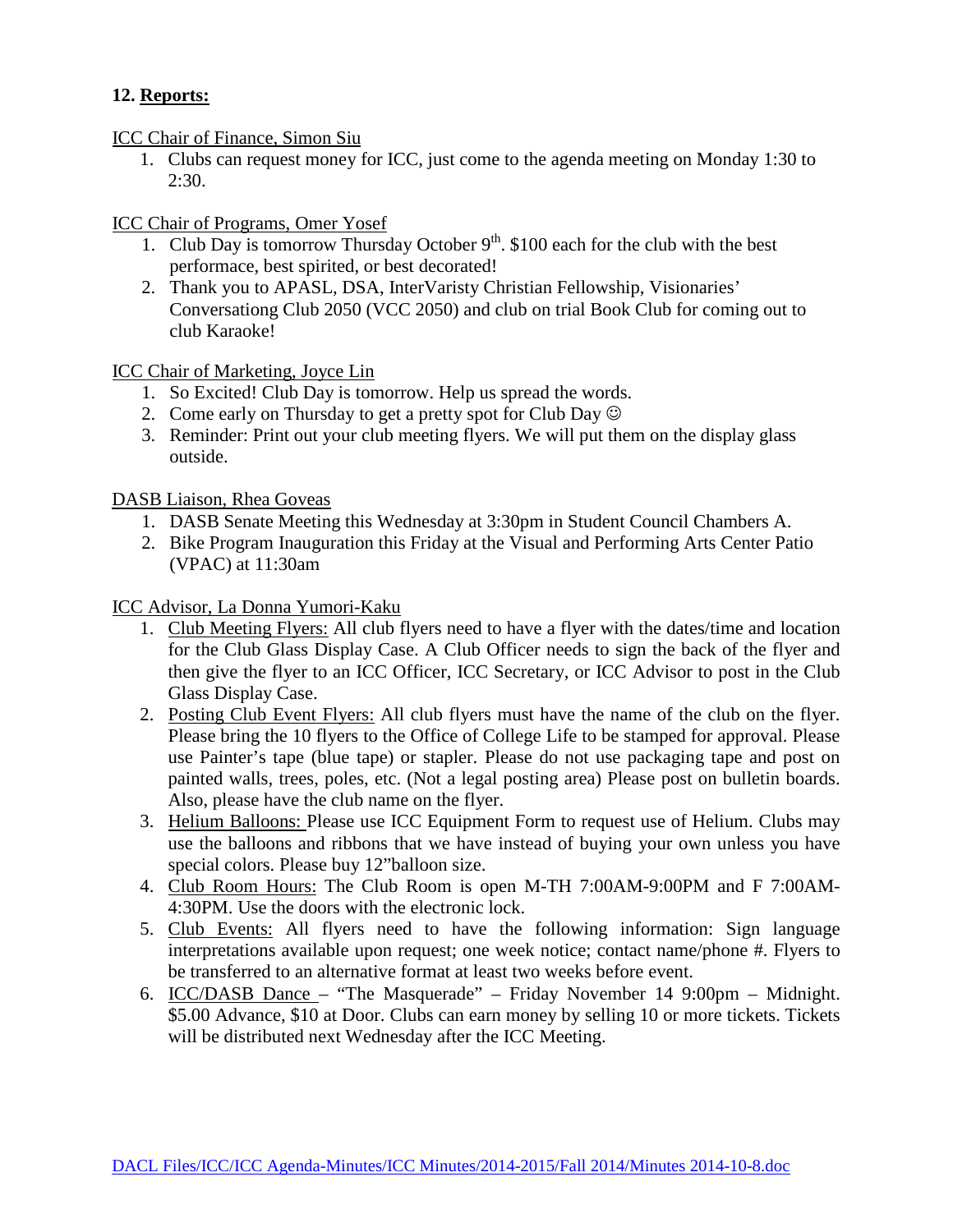#### **13. Announcements**

MOA: UOP School of Pharmacy and Health Services - 10/10/14 - 3:30pm-4:30pm - L45 Come hear UOP Pharmacy students talk about their Program

Inclusability: "Out of Happiness" –  $10/26/14 - 10:00$ am –  $11:00$ pm – De Anza Campus 3rd Annual Community Suicide awareness walk on campus. Visit AFSP.org/walk for more information

### **14. Roll Call**

|    | <b>Active Club</b>                                              | <b>Present</b>               | <b>Absent</b> | <b>Probation. P</b> | <b>Probation. AB</b> |
|----|-----------------------------------------------------------------|------------------------------|---------------|---------------------|----------------------|
| 1. | 4 Elements Hip Hop                                              | ✓                            |               |                     |                      |
| 2. | <b>Active Community Engagement</b>                              |                              | ✓             |                     |                      |
|    | Club (ACE)                                                      |                              |               |                     |                      |
| 3. | Anime Club                                                      | ✓                            |               |                     |                      |
| 4. | Anti-Bullying Club (ABC)                                        | ✓                            |               |                     |                      |
| 5. | Apple-N-Droid                                                   |                              |               | $\checkmark$        |                      |
| 6. | Asian Pacific American                                          | ✓                            |               |                     |                      |
|    | <b>Students for Leadership</b>                                  |                              |               |                     |                      |
|    | (APASL)                                                         |                              |               |                     |                      |
| 7. | Auto Technology                                                 | ✓<br>$\checkmark$            |               |                     |                      |
| 8. | <b>Badminton Club</b>                                           |                              |               |                     | v                    |
| 9. | <b>Ballet Folklorico</b>                                        |                              |               |                     |                      |
|    | 10. Cheer and Dance Team                                        | ✓<br>$\overline{\checkmark}$ |               |                     |                      |
|    | 11. Chinese Student Association<br>(CSA)                        |                              |               |                     |                      |
|    | 12. Christians on Campus                                        | ✓                            |               |                     |                      |
|    | 13. Circle K                                                    |                              | $\checkmark$  |                     |                      |
|    | 14. Cross Cultural Partners Club                                |                              | ✓             |                     |                      |
|    | (CCPC)                                                          |                              |               |                     |                      |
|    | 15. DECA                                                        |                              |               | $\checkmark$        |                      |
|    | 16. Desi Student Association (DSA)                              | $\checkmark$                 |               |                     |                      |
|    | 17. Design and Manufacturing<br>(D&M)                           |                              | $\checkmark$  |                     |                      |
|    | 18. Developers' Club                                            |                              | ✓             |                     |                      |
|    | 19. Economics Cluc                                              | ✓                            |               |                     |                      |
|    | 20. Elite Dance Club                                            | ✓                            |               |                     |                      |
|    | 21. Engineering and Technology<br>Club (ETC)                    | ✓                            |               |                     |                      |
|    | 22. Environment Economy and                                     |                              |               |                     | ✓                    |
|    | Computer Science (ECCS)                                         |                              |               |                     |                      |
|    | 23. Fellowship of Overseas                                      | ✓                            |               |                     |                      |
|    | Students (FOS)                                                  |                              |               |                     |                      |
|    | 24. Film Society                                                |                              | $\checkmark$  |                     |                      |
|    | 25. Food Club                                                   | ✓                            |               |                     |                      |
|    | 26. Future Business Leaders of                                  |                              | ✓             |                     |                      |
|    | America (FBLA) - Phi Beta                                       |                              |               |                     |                      |
|    | Lambda                                                          |                              |               |                     |                      |
|    | 27. Global Financial Analysts (GFA)                             |                              |               |                     |                      |
|    | 28. Grace Fellowship                                            | ✓                            |               |                     |                      |
|    | 29. Green Party                                                 | $\checkmark$                 |               |                     |                      |
|    | 30. Hong Kong Student Association                               | ✓                            |               |                     |                      |
|    | 31. Inclusability                                               | $\checkmark$                 |               |                     |                      |
|    | 32. Integral Movement for AB 540<br>Student Success (I.M.A.S.S) | ✓                            |               |                     |                      |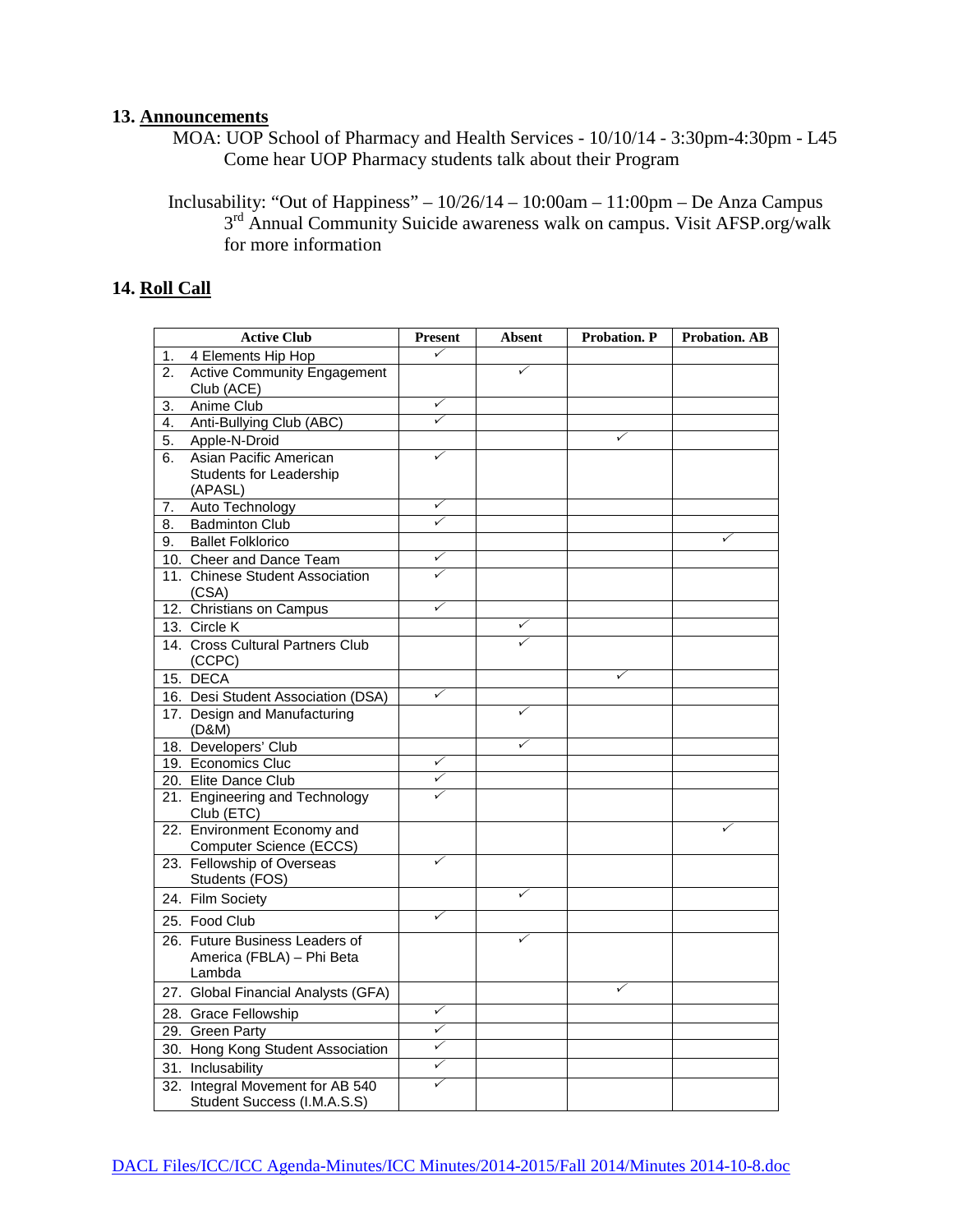|     | <b>Active Club</b>                                                        | <b>Present</b> | <b>Absent</b> | <b>Probation. P</b> | <b>Probation. AB</b> |
|-----|---------------------------------------------------------------------------|----------------|---------------|---------------------|----------------------|
|     | 33. International Student Volunteers<br>(ISV)                             | ✓              |               |                     |                      |
|     | 34. International Youth Fellowship<br>$($ IYF)                            | ✓              |               |                     |                      |
|     | 35. InterVarsity Christian Fellowship                                     | ✓              |               |                     |                      |
|     | 36. Iranian Student Association<br>(ISA)                                  |                |               |                     |                      |
|     | 37. Japanese American Association<br>(JAA)                                | ✓              |               |                     |                      |
|     | 38. K-Pop Dance Club                                                      | ✓              |               |                     |                      |
|     | 39. Korean Student Association<br>(KSA)                                   | ✓              |               |                     |                      |
|     | 40. Latino/a Empowerment at De<br>Anza (LEAD!)                            | ✓              |               |                     |                      |
|     | 41. Leo Club De Anza                                                      | ✓              |               |                     |                      |
|     | 42. Marketing Club                                                        | ✓              |               |                     |                      |
|     | 43. Mathematics Club                                                      | ✓              |               |                     |                      |
|     | 44. Medical Outreach Association                                          | ✓              |               |                     |                      |
|     | 45. New-Lon-Kong                                                          | ✓              |               |                     |                      |
|     | 46. Outdoor Club                                                          | ✓              |               |                     |                      |
|     | 47. Permias Indonesian Student                                            |                |               | ✓                   |                      |
|     | Organization (PISO)                                                       | ✓              |               |                     |                      |
|     | 48. Philosophy Club                                                       | ✓              |               |                     |                      |
|     | 49. Psychology Club                                                       |                |               |                     | v                    |
|     | 50. Radical Vegans                                                        |                |               |                     |                      |
|     | 51. Rainbow Club                                                          | ✓              |               |                     |                      |
|     | 52. SACNAS, De Anza Chapter                                               |                |               |                     |                      |
|     | 53. Saltworks Christian Fellowship                                        | ✓              |               |                     |                      |
|     | 54. Second Journey                                                        | ✓<br>✓         |               |                     |                      |
|     | 55. Shotokan Karate                                                       |                |               |                     |                      |
|     | 56. Start Up Competition                                                  |                | ✓             |                     |                      |
|     | 57. Student Nurses Organization<br>(SNO)                                  | ✓              |               |                     |                      |
|     | 58. Students for Justice (SFJ)                                            | ✓              |               |                     |                      |
|     | 59. T-Tennis Club                                                         | ✓              |               |                     |                      |
|     | 60. Taiwanese Student Association<br>(TSA)                                |                |               |                     |                      |
|     | 61. Team HBV                                                              | ✓              |               |                     |                      |
|     | 62. The Art of Fashion Design<br>(TAFD)                                   |                |               |                     |                      |
|     | 63. The Tribe                                                             | ✓              |               |                     |                      |
|     | 64. United Nations International<br>Children's Emergency Fund<br>(UNICEF) |                | ✓             |                     |                      |
|     | 65. Vietnamese Student<br>Association (VSA)                               | ✓              |               |                     |                      |
|     | 66. Visionaries' Conversation Club<br>for 2050 (VCC 2050)                 | ✓              |               |                     |                      |
|     | 67. Volunteer of Nature                                                   | ✓              |               |                     |                      |
|     | Conservation (VONC)<br><b>WITHUS</b>                                      | ✓              |               |                     |                      |
| 68. | <b>TOTAL</b>                                                              | 50             | 10            | 4                   | $\overline{4}$       |
|     |                                                                           |                |               |                     |                      |